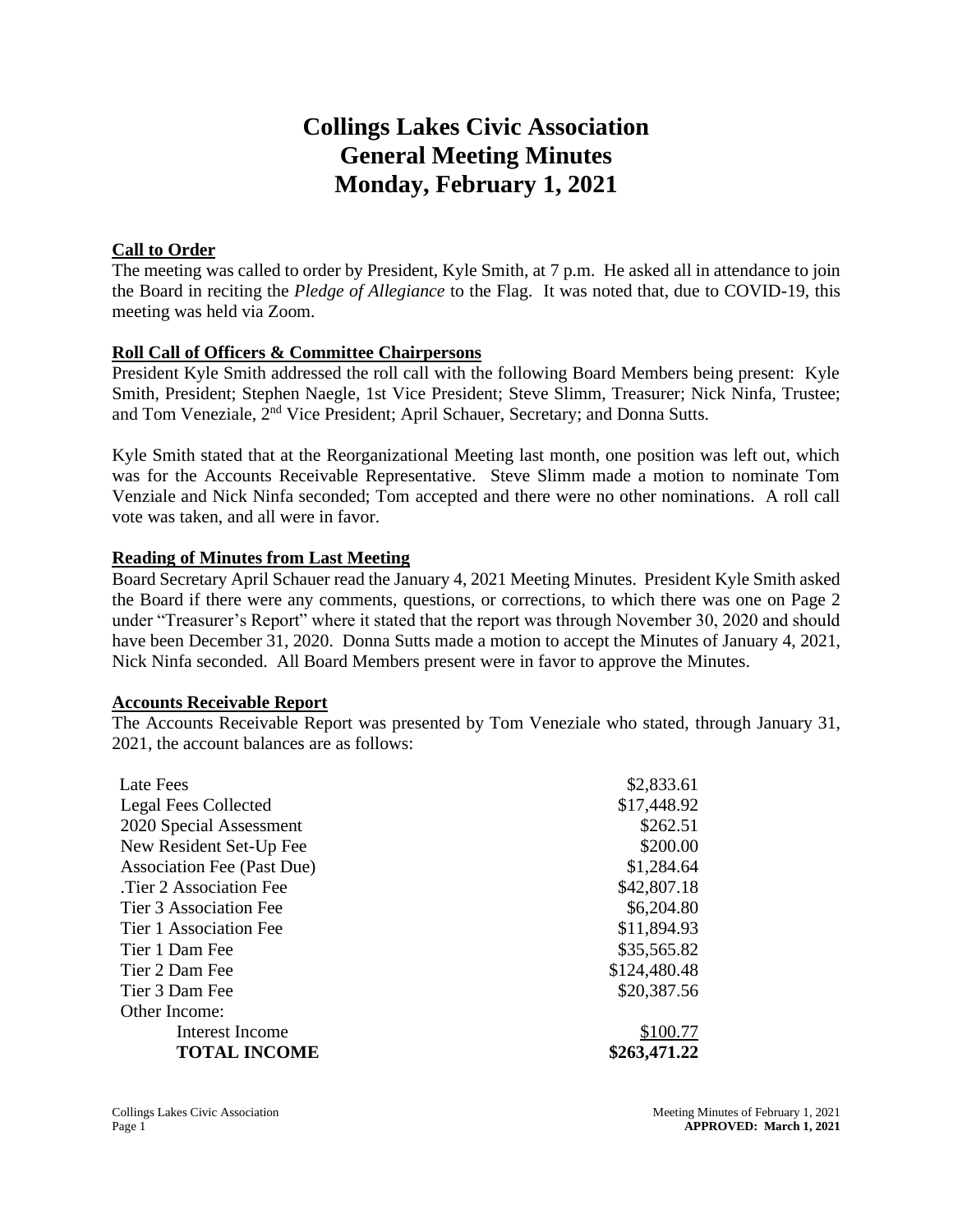Kyle Smith called for a motion to accept the Accounts Receivable Report. Steve Slimm made a motion to approve the Report, and April Schauer seconded. All Board Members were in favor.

### **Treasurer's Report/ Bills for Approval**

Steve Slimm stated that the following bills were paid during the month of January 2021:

| <b>Bonnie Slimm</b> | \$101.28       |           | <b>Memory Sticks</b>             |
|---------------------|----------------|-----------|----------------------------------|
|                     | \$23.53        |           | Ink                              |
|                     |                | \$124,81  | <b>Subtotal for Bonnie Slimm</b> |
| Hill Wallack        | \$14,302.08    |           | Legal Fees/Collections           |
| Intuit CC Fee       | \$30.01        |           | Merchant Fees/Credit Card        |
|                     | \$17.63        |           | Merchant Fees/Credit Card        |
|                     | \$22.72        |           | Merchant Fees/Credit Card        |
|                     | \$27.93        |           | Merchant Fees/Credit Card        |
|                     | \$8.19         |           | Merchant Fees/Credit Card        |
|                     |                | \$106.48  | Subtotal for Intuit CC Fee       |
| Lynn Veneziale      | \$68.99        |           | Ink                              |
|                     | \$1,000.00     |           | <b>Bookkeeper</b>                |
|                     |                | \$1068.99 | Subtotal for Lynn Veneziale      |
| Pennoni Associates  | \$1,742.84     |           | Dam Engineering                  |
| RD Zeuili           | \$92,600.00    |           | Dam Contractor                   |
| TD Bank             | \$478.13       |           | Returned Check/Chargeback        |
|                     | \$20.00        |           | <b>Returned Check Fee</b>        |
|                     |                | \$498.13  | Subtotal for TD Bank             |
| Treasurer, State of |                |           |                                  |
| New Jersey          | <u>\$30.50</u> |           | <b>Annual Report</b>             |
| <b>TOTAL</b>        | \$110,473.83   |           |                                  |

Steve also presented the Treasurer's Report through January 31, 2021. The account balances were as follows:

| <b>ACCOUNTS' TOTAL</b> | \$922,445.50 |
|------------------------|--------------|
| Dams                   | \$762,480.29 |
| Money Market           | \$60,007.84  |
| Games of Chance        | \$2,556.95   |
| Checking Account       | \$97,400.42  |

Kyle Smith called for a motion to accept the Bills for Approval and Treasurer's Report. April Schauer made the motion, and Tom Veneziale seconded. All present were in favor.

#### **Dams Update**

Beth Grasso from Pennoni Associates was present for a portion of the meeting; she reported that the progress is going well. Even with the bad weather, it hasn't impacted the schedule much. The next portion will be the installation of the piling. She also stated that she has two shop drawings to review which are for the concrete and rebar for the floor of the spillway. Lastly, she just received an invoice to review and should have that back over by tomorrow.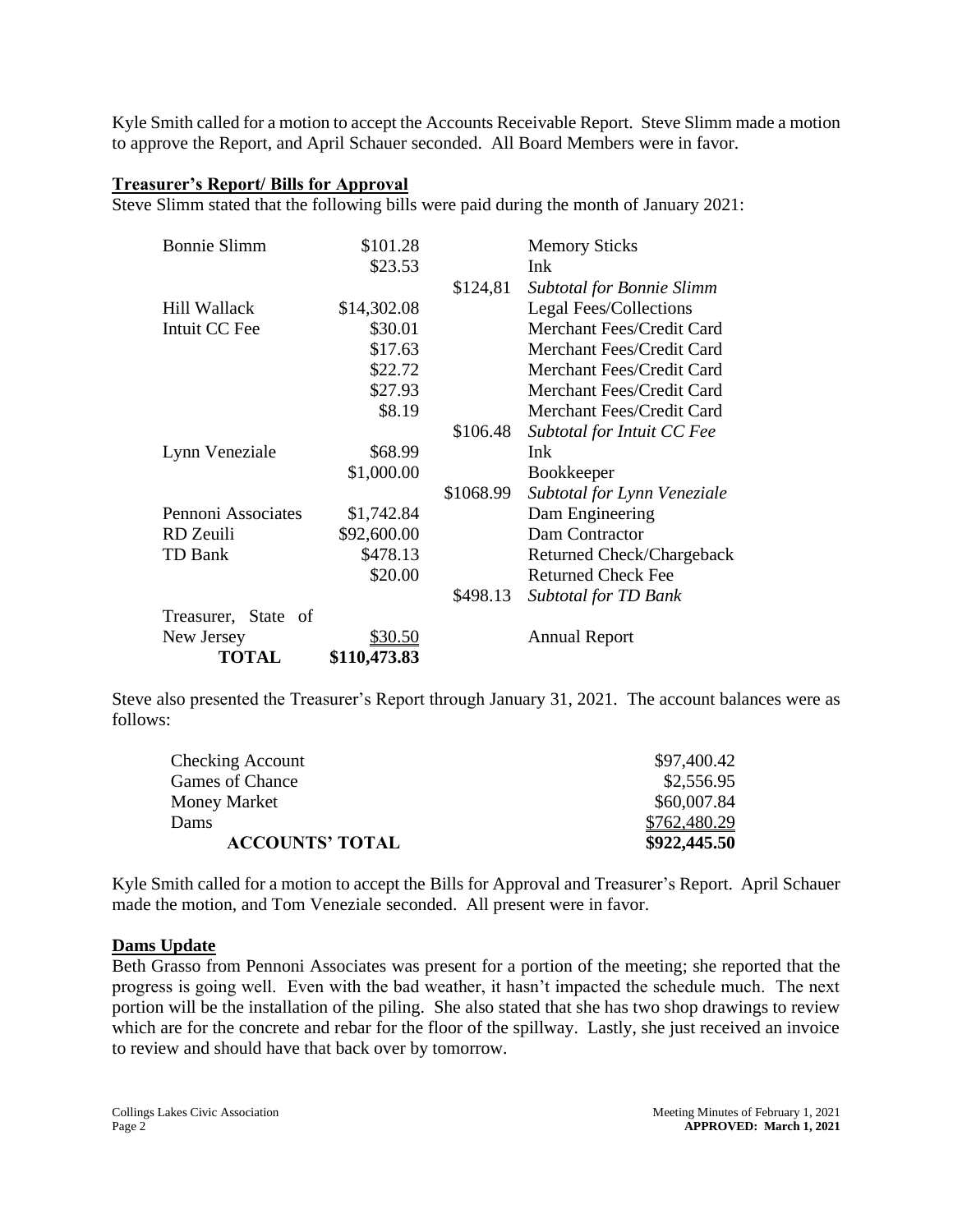Steve from RD Zeuli was also present for a portion of the meeting and provided an update. Steve stated that it will take a day to prep before the piling installation; this is used to hold the spillway up/down. On February 8<sup>th</sup>, the rebar is scheduled for delivery and by the end of next week the concrete base should be underway and then the spill gate outlet. Steve also mentioned that they fly a drone to take photos or videos of the progress every Friday.

Beth also stated that Pennoni Associates would like to write an article on the dam construction. The CLCA would be able to review it before it is published, and it would also be made available for the community's publication.

It was also mentioned that the sleuth gate will not arrive until late March. This was ordered as quickly as possible; however, due to COVID, there is a delay. Zeuli is looking for other manufacturers and Pennoni is looking to see if, perhaps, an alternate size can be used. This gate is necessary to be installed before the water can be let back in to the lake. Both Beth and Steve said they will keep us updated on this matter.

Josh Anderson of the Dams Committee thanked both Beth and Steve for their efforts. Kyle stated that he can already see pride coming back to the Lakes due to this progress.

## **Committee Reports**

Dams

Committee Chair Josh Anderson had no report.

#### Grounds

Committee Chair Ashley Diguglielmo and Nick Ninfa recently met. Nick reported that they walked 1<sup>st</sup> and 2<sup>nd</sup> Beach. They hope to plan another clean-up in mid-March. They would like to see the swing set moved closer to the beach; however, Steve Slimm stated that would be difficult to do because it is concreted into the ground. Ashley and Nick would also like to see the container relocated, perhaps closer to the abandoned house. With regard to  $2<sup>nd</sup>$  beach, the area needs to be cleared of the overgrowth and noted the trash can is falling apart. Kyle and Steve noted that new trash cans would be purchased when the beaches were reopened. Nick also spoke about the basketball court area where, perhaps, another swing set could be placed and purchased through a fundraiser. Steve Slimm noted that \$2,500 was given to CLCA by South Jersey Gas for such an item; however, the Association must match the cost. Lastly, Nick stated that perhaps a kick-off event could take place once the beach reopens, with something like a Corn Hole Tournament in the spring. Kyle stated these are all great ideas; however, COVID restrictions may prevent some of the ideas.

Ashley added that there is a concern at the "tall dam" and requested that guard rails be placed there as there is a safety issue. Steve Slimm stated that the Cushman dam is the next dam to be addressed and there are signs on each side that say "No Trespassing/Federally Protected Waterway".

#### Welcome Committee

Committee Chair Katherine Nodolski stated that she found an app, Next Door, that shares neighborhood events, activities, etc. Josh Anderson stated the app is like the Lakers4Life Facebook page.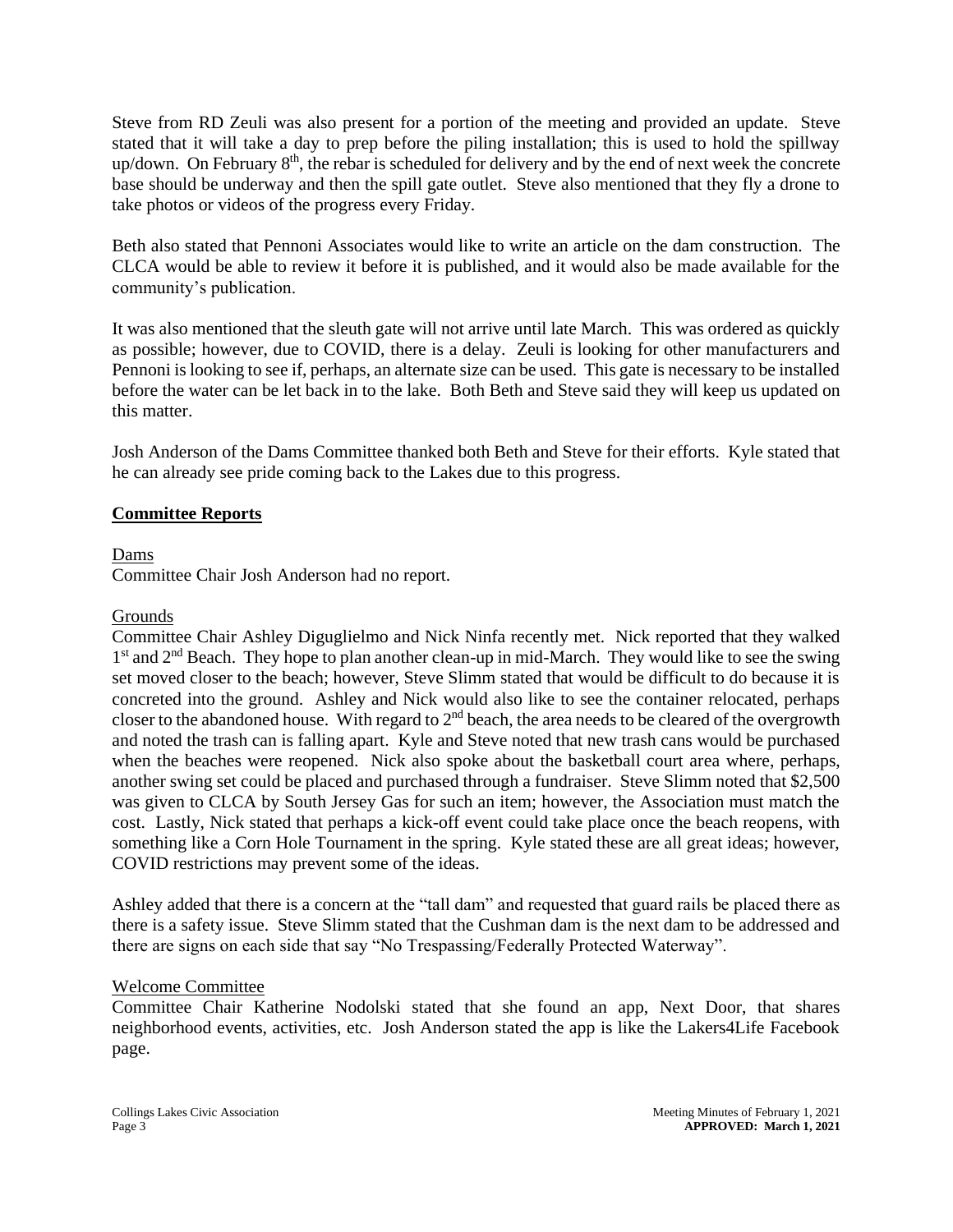#### Fundraising

Committee Chair Donna Sutts stated that she had nothing. Kyle asked Donna to work toward another 50/50.

## **President's Report**

Kyle Smith stated that it is great to see the dam progress. He also offered that the Board is still trying to find financing to assist with the Cushman dam as quickly as possible so we can move to that dam shortly after Braddock is finished.

#### **Communications**

None.

**Old Business**  No Old Business to report.

## **New Business**

No New Business to report.

### **Trustee Reports**

- Donna Sutts requested that everyone take a moment to reflect on the person's life that was lost at Wawa over the weekend.
- April Schauer nothing to report.
- Tom Veneziale nothing to report.
- Nick Ninfa nothing to report.
- Steve Naegele stated that the website is up-to-date but the shop for making payments will be removed tomorrow.
- Steve Slimm stated that PayPal will be shut down on February 2 and that a late fee of 15% will be added now. He also stated that 35 people have not paid and have been sent to the attorney. Steve also noted that the collections are going well, and reiterated that we are still looking for financing of \$1 million, but it hard to find because CLCA has no collateral. Kyle Smith reminded everyone that payments can be dropped at the Treasurer's home where there is a locked box to place them in, or payments could be sent to the PO Box.

#### **Open Floor to Members Questions / Comments / Issues.**

Donna Sutts asked if the 35 properties sent to the attorney were already behind. Steve Slimm stated that a few were and others were new Owners.

A resident from Tier 2 thanked the Board for their hard work in getting the dam work going and offered to help, if help were needed.

#### **Adjournment**

President Kyle Smith stated that the next monthly meeting will take place on Monday, March 1, 2021 at 7 p.m., via Zoom. There being no further business to discuss, Steve Slimm made a motion to adjourn and April Schauer seconded. All were in favor. The meeting was adjourned at 7:50 p.m.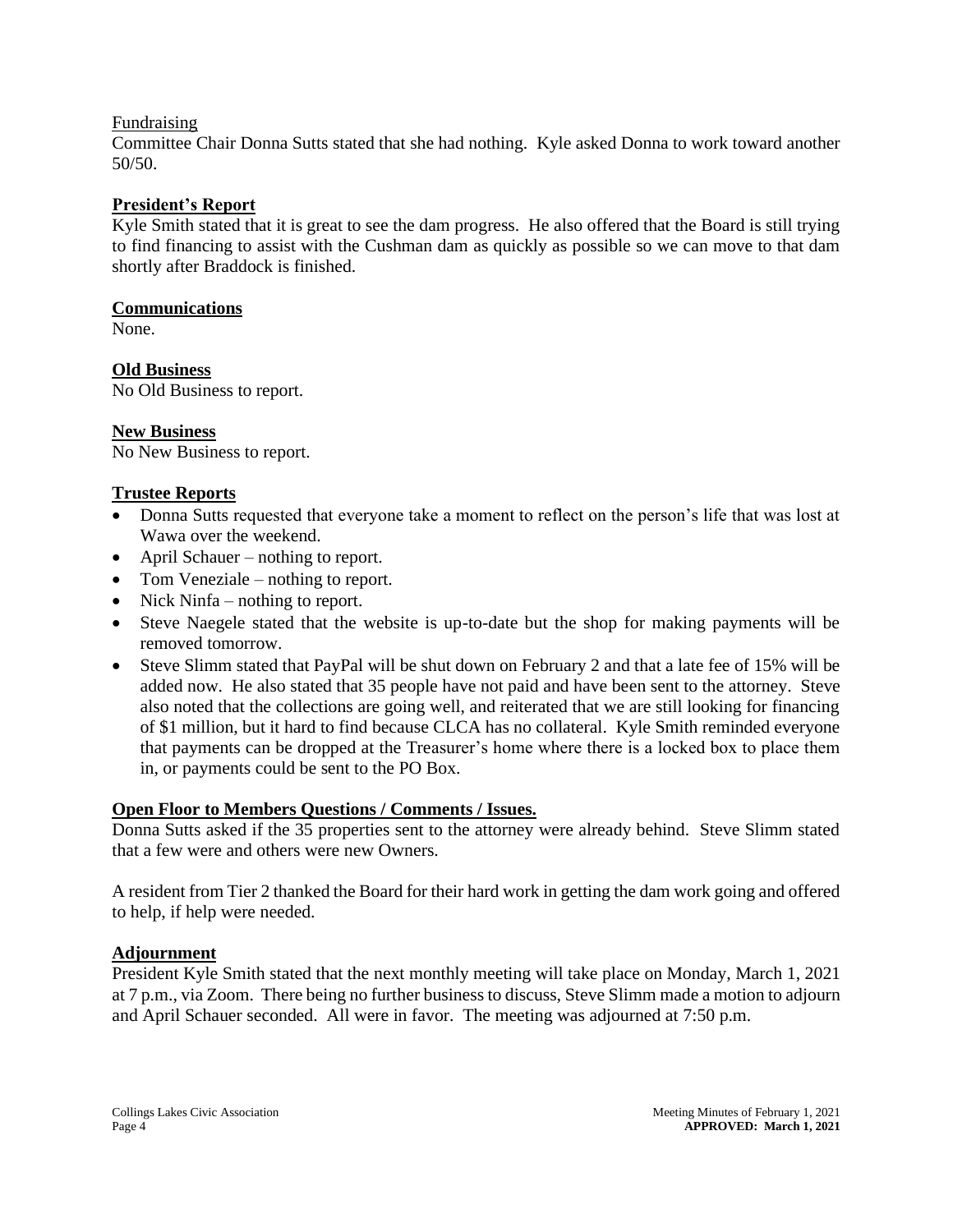| 11:27 AM                      | <b>Collings Lakes Civic Association</b>     |               |  |  |  |
|-------------------------------|---------------------------------------------|---------------|--|--|--|
| 01/31/21<br><b>Cash Basis</b> | <b>Profit &amp; Loss</b><br>January 2021    |               |  |  |  |
|                               |                                             | <b>Jan 21</b> |  |  |  |
|                               | <b>Ordinary Income/Expense</b>              |               |  |  |  |
|                               | Income                                      |               |  |  |  |
|                               | <b>LATE FEES</b>                            | 2,833.61      |  |  |  |
|                               | <b>LEGAL FEES COLLECTED</b>                 | 17,448.92     |  |  |  |
|                               | 2020 SPECIAL ASSESSM                        | 262.51        |  |  |  |
|                               | <b>NEW RESIDENT SET UP F</b>                | 200.00        |  |  |  |
|                               | <b>ASSOCIATION FEE-PAST</b> $DMES$ 1,284.64 |               |  |  |  |
|                               | <b>TIER 2 ASSOCIATION FEE</b>               | 42,807.18     |  |  |  |
|                               | <b>TIER 3 ASSOCIATION FEE</b>               | 6.204.80      |  |  |  |
|                               | <b>TIER 1 ASSOCIATION FEE</b>               | 11,894.93     |  |  |  |
|                               | <b>TIER 1 DAM FEE</b>                       | 35,565.82     |  |  |  |
|                               | <b>TIER 2 DAM FEE</b>                       | 124,480.48    |  |  |  |
|                               | <b>TIER 3 DAM FEE</b>                       | 20,387.56     |  |  |  |
|                               | <b>OTHER INCOME</b>                         |               |  |  |  |
|                               | <b>INTEREST INCOME</b>                      | 100.77        |  |  |  |
|                               | <b>Total OTHER INCOME</b>                   | 100.77        |  |  |  |
|                               | <b>Total Income</b>                         | 263,471.22    |  |  |  |
|                               | <b>Gross Profit</b>                         | 263,471.22    |  |  |  |
|                               | <b>Net Ordinary Income</b>                  | 263,471.22    |  |  |  |
|                               | <b>Net Income</b>                           | 263,471.22    |  |  |  |